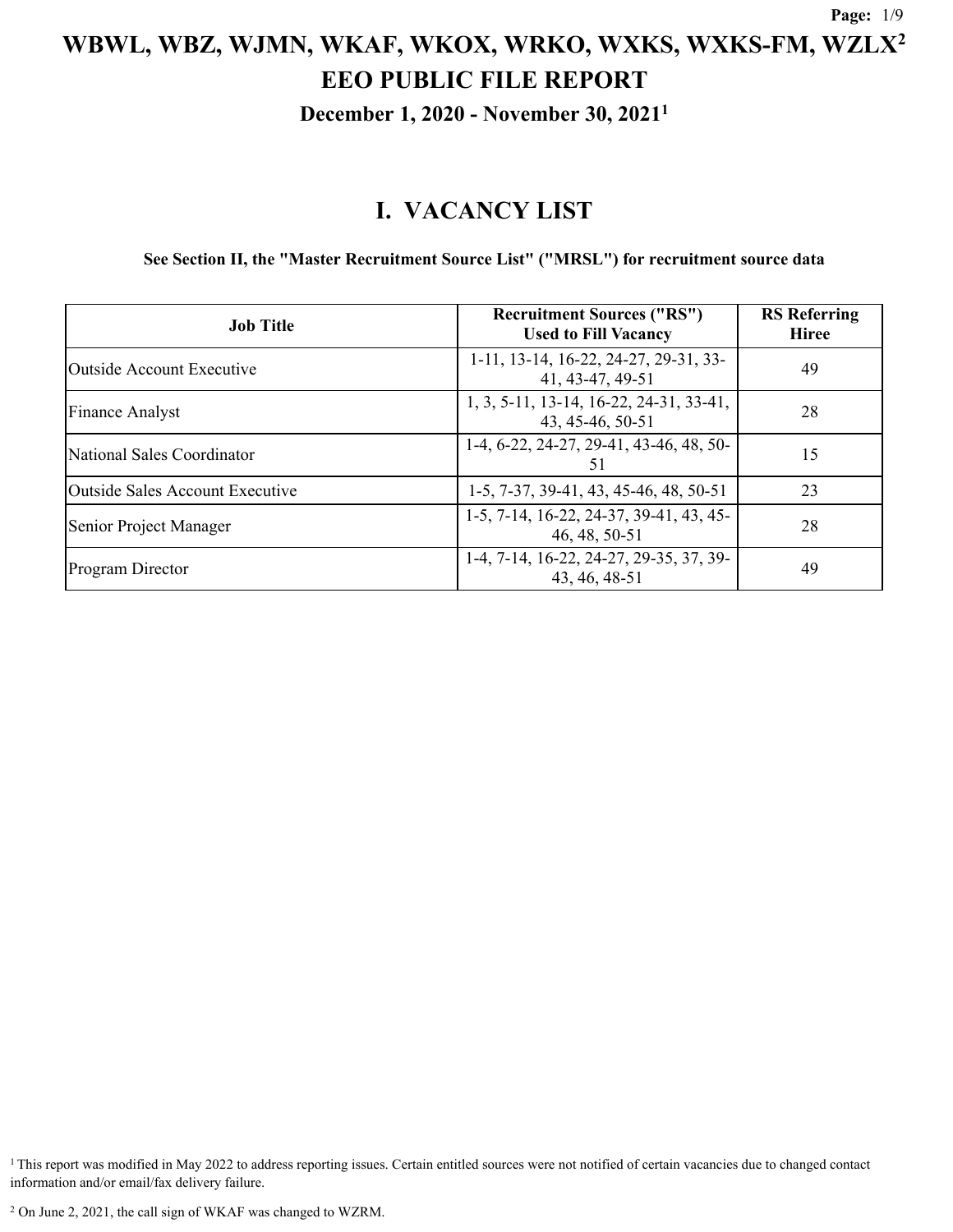**December 1, 2020 - November 30, 2021**

| <b>RS</b><br><b>Number</b> | <b>RS</b> Information                                                                                                                                                                     | <b>Source Entitled</b><br>to Vacancy<br>Notification?<br>(Yes/No) | <b>No. of Interviewees</b><br><b>Referred by RS</b><br>Over<br><b>Reporting Period</b> |  |
|----------------------------|-------------------------------------------------------------------------------------------------------------------------------------------------------------------------------------------|-------------------------------------------------------------------|----------------------------------------------------------------------------------------|--|
| $\mathbf{1}$               | Action for Boston Community Development, Inc.<br>178 Tremont Street<br>Boston, Massachusetts 02111<br>Phone: 617-348-6387<br>Email: hr@bostonabcd.org<br><b>HR</b> Recruitment            | Y                                                                 | $\boldsymbol{0}$                                                                       |  |
| $\overline{2}$             | All Access<br>28955 Pacific Coast Highway Suite 210<br>Malibu, California<br>Phone: 310-457-6616<br>N<br>Url: www.allaccess.com<br>Email: jdenver@allaccess.com<br><b>Career Services</b> |                                                                   | $\boldsymbol{0}$                                                                       |  |
| 3                          | <b>AWRT/Boston New England Chapter</b><br>55 Morrissey Boulevard<br>Boston, Massachusetts 02125<br>Email: awrtboston@gmail.com<br>Melissa Gaudette                                        | N                                                                 | $\boldsymbol{0}$                                                                       |  |
| 4                          | <b>Bentley University</b><br>175 Forest Street<br>Waltham, Massachusetts 02452<br>Phone: 781-891-2375<br>Email: GA_UCS@Bentley.edu<br>Gayle McCue                                         | Y                                                                 | $\boldsymbol{0}$                                                                       |  |
| 5                          | <b>Boston Career Link</b><br>1010 Harrison Avenue<br>Boston, Massachusetts 02119<br>Email: BostonCareerLink@detma.org<br>$Fax: 1-617-427-8657$<br><b>Career Services</b>                  | N                                                                 | $\boldsymbol{0}$                                                                       |  |
| 6                          | <b>Bridgewater State College</b><br>131 Summer Street<br>Bridgewater, Massachusetts 02325<br>Email: careersrv@bridgew.edu<br><b>Christine Tetreault</b>                                   | N                                                                 | $\boldsymbol{0}$                                                                       |  |
| 7                          | Cambridge College<br>1000 Mass Ave.<br>Cambridge, Massachusetts 02138<br>Phone: 617-873-0470<br>Email: Irina.galatskaya@cambridgecollege.edu<br>Leslie Conder                             | Y                                                                 | $\boldsymbol{0}$                                                                       |  |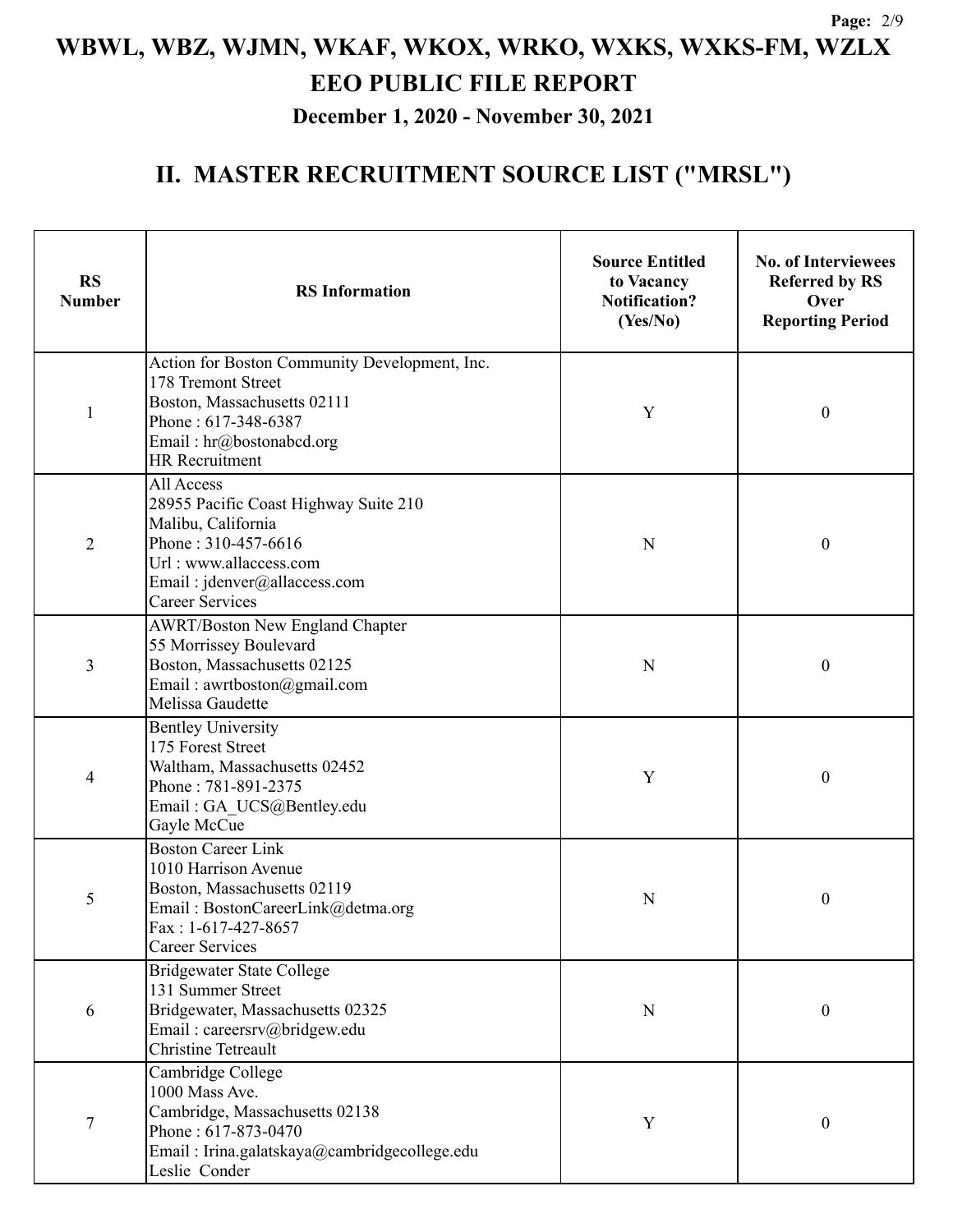**December 1, 2020 - November 30, 2021**

| <b>RS</b><br><b>Number</b> | <b>RS</b> Information                                                                                                                                                                                  | <b>Source Entitled</b><br>to Vacancy<br><b>Notification?</b><br>(Yes/No) | <b>No. of Interviewees</b><br><b>Referred by RS</b><br>Over<br><b>Reporting Period</b> |
|----------------------------|--------------------------------------------------------------------------------------------------------------------------------------------------------------------------------------------------------|--------------------------------------------------------------------------|----------------------------------------------------------------------------------------|
| 8                          | Cambridge NAACP<br>P.O. Box 831<br>Cambridge, Massachusetts 02139<br>Email: development@naacpldf.org<br>Kathy Reddick                                                                                  | N                                                                        | 0                                                                                      |
| 9                          | Colby Sawyer College<br>541 Main Street<br>New London, New Hampshire 03281<br>Y<br>Phone: 603-526-3766<br>Email: Jennifer.tockman@colby-sawyer.edu<br><b>Career Services</b>                           |                                                                          | 0                                                                                      |
| 10                         | College of the Holy Cross<br>One College Street<br>Worcester, Massachusetts 01610<br>Email: CAREERS@holycross.edu<br><b>Career Services</b>                                                            | N                                                                        | 0                                                                                      |
| 11                         | Columbia School of Journalism<br>2950 Broadway<br>New York, New York 10027<br>Phone: 212-854-4422<br>Url: https://journalism.columbia.edu/careers<br>Email: cujcareers@columbia.edu<br>Melissa McLaney |                                                                          | 0                                                                                      |
| 12                         | Curry College<br>1071 Blue Hill Avenue<br>Milton, Massachusetts 02186<br>Phone: 617-333-2195<br>Email: careerdevelopment@curry.edu<br>Kristin Menconi                                                  | N                                                                        | 0                                                                                      |
| 13                         | <b>Emerson College</b><br>216 Tremont Street, Boston, MA 02116,<br>Boston, Massachusetts 02116<br>Url: https://careerbuzz.emerson.edu<br>Email: careers@emerson.edu<br>Career Services                 | Y                                                                        | $\boldsymbol{0}$                                                                       |
| 14                         | <b>Emmanuel College</b><br>400 The Fenway<br>Boston, Massachusetts 02115<br>Phone: 617-735-9930<br>Email: careercenter@emmanuel.edu<br>Tracey Clingingsmith                                            | Y                                                                        | $\boldsymbol{0}$                                                                       |
| 15                         | <b>Employee Referral</b>                                                                                                                                                                               | ${\bf N}$                                                                | $\overline{2}$                                                                         |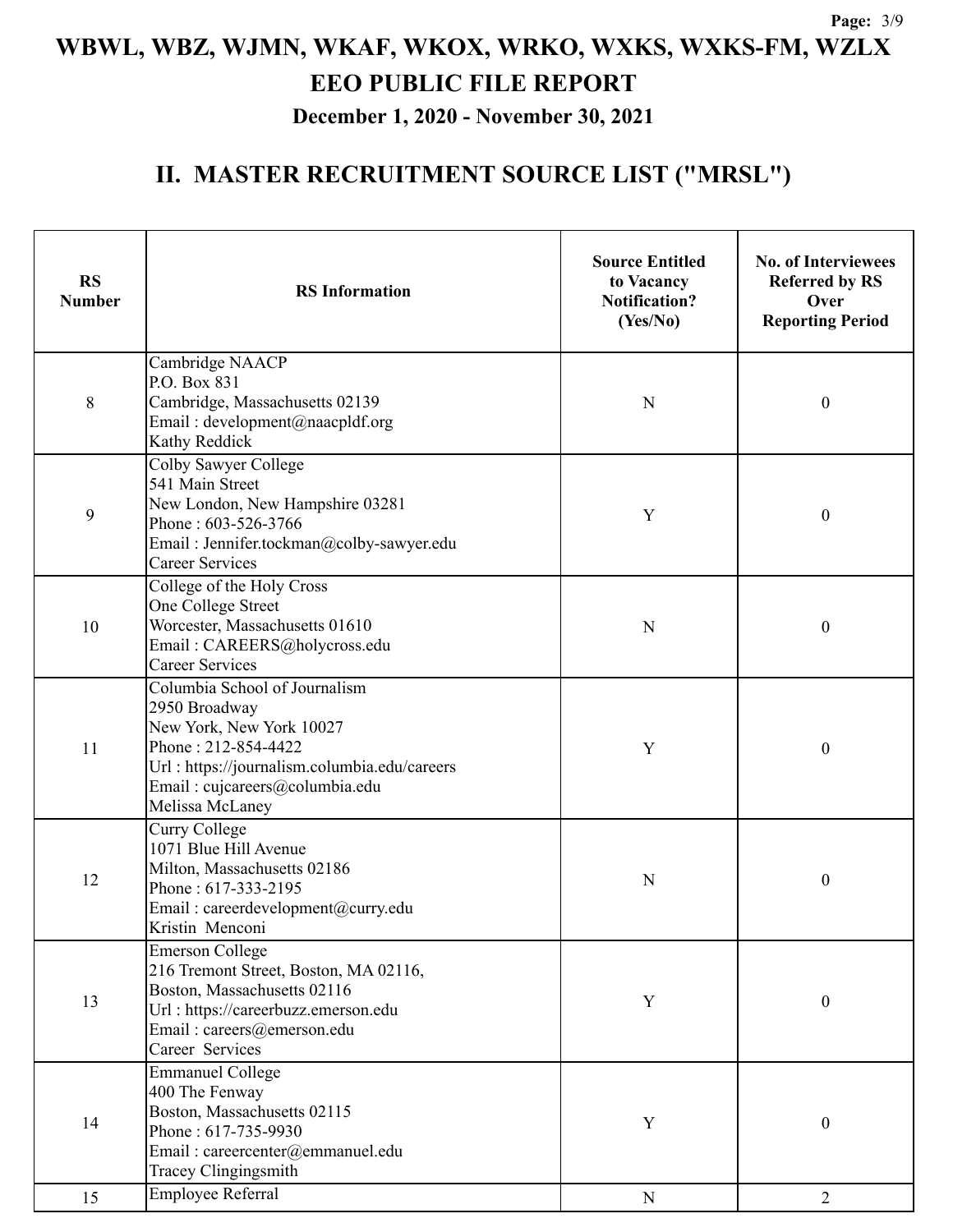**December 1, 2020 - November 30, 2021**

| <b>RS</b><br><b>Number</b> | <b>RS</b> Information                                                                                                                                                                                                               | <b>Source Entitled</b><br>to Vacancy<br><b>Notification?</b><br>(Yes/No) | <b>No. of Interviewees</b><br><b>Referred by RS</b><br>Over<br><b>Reporting Period</b> |
|----------------------------|-------------------------------------------------------------------------------------------------------------------------------------------------------------------------------------------------------------------------------------|--------------------------------------------------------------------------|----------------------------------------------------------------------------------------|
| 16                         | <b>Employment and Training Resources</b><br>201 Boston Post Road West Suite 200<br>Marlboro, Massachusetts 01752<br>Phone: 508-786-0928<br>Email: DCSFeedback@MassMail.State.MA.US<br>Fax: 1-508-766-5790<br><b>Career Services</b> | Y                                                                        | $\boldsymbol{0}$                                                                       |
| 17                         | <b>Endicott College Career Center</b><br>376 Hale Street<br>Beverly, Massachusetts 01915<br>Y<br>Phone: 978-232-2101<br>Email: careers@endicott.edu<br>Dale McLennan                                                                |                                                                          | $\boldsymbol{0}$                                                                       |
| 18                         | Franklin Pierce University<br>40 University Drive<br>Rindge, New Hampshire 03461<br>Email: careercenter@franklinpierce.edu<br><b>Rosemary Nichols</b>                                                                               |                                                                          | $\boldsymbol{0}$                                                                       |
| 19                         | Freedom House, Inc.<br>14 Crawford Street<br>Dorchester, Massachusetts 02121<br>Email: info@freedomhouse.com<br>Tanika Stephens                                                                                                     | N                                                                        | $\boldsymbol{0}$                                                                       |
| 20                         | Holyoke Community College<br>303 Homestead Ave<br>Holyoke, Massachusetts 01040<br>Phone: 413-552-2597<br>Email: rpowers@hcc.edu<br>Career Services                                                                                  | Y                                                                        | $\boldsymbol{0}$                                                                       |
| 21                         | iHeartMedia.dejobs.org<br>20880 Stone Oak Pkwy<br>San Antonio, Texas 78258<br>Phone: 210-253-5126<br>Url: http://www.iheartmedia.dejobs.org<br><b>Talent Acquisition Coordinator</b><br><b>Manual Posting</b>                       | N                                                                        | $\boldsymbol{0}$                                                                       |
| 22                         | iHeartMediaCareers.com<br>20880 Stone Oak Pkwy<br>San Antonio, Texas 78258<br>Phone: 210-253-5126<br>Url: http://www.iheartmediacareers.com<br><b>Talent Acquisition Coordinator</b><br><b>Manual Posting</b>                       | N                                                                        | $\boldsymbol{0}$                                                                       |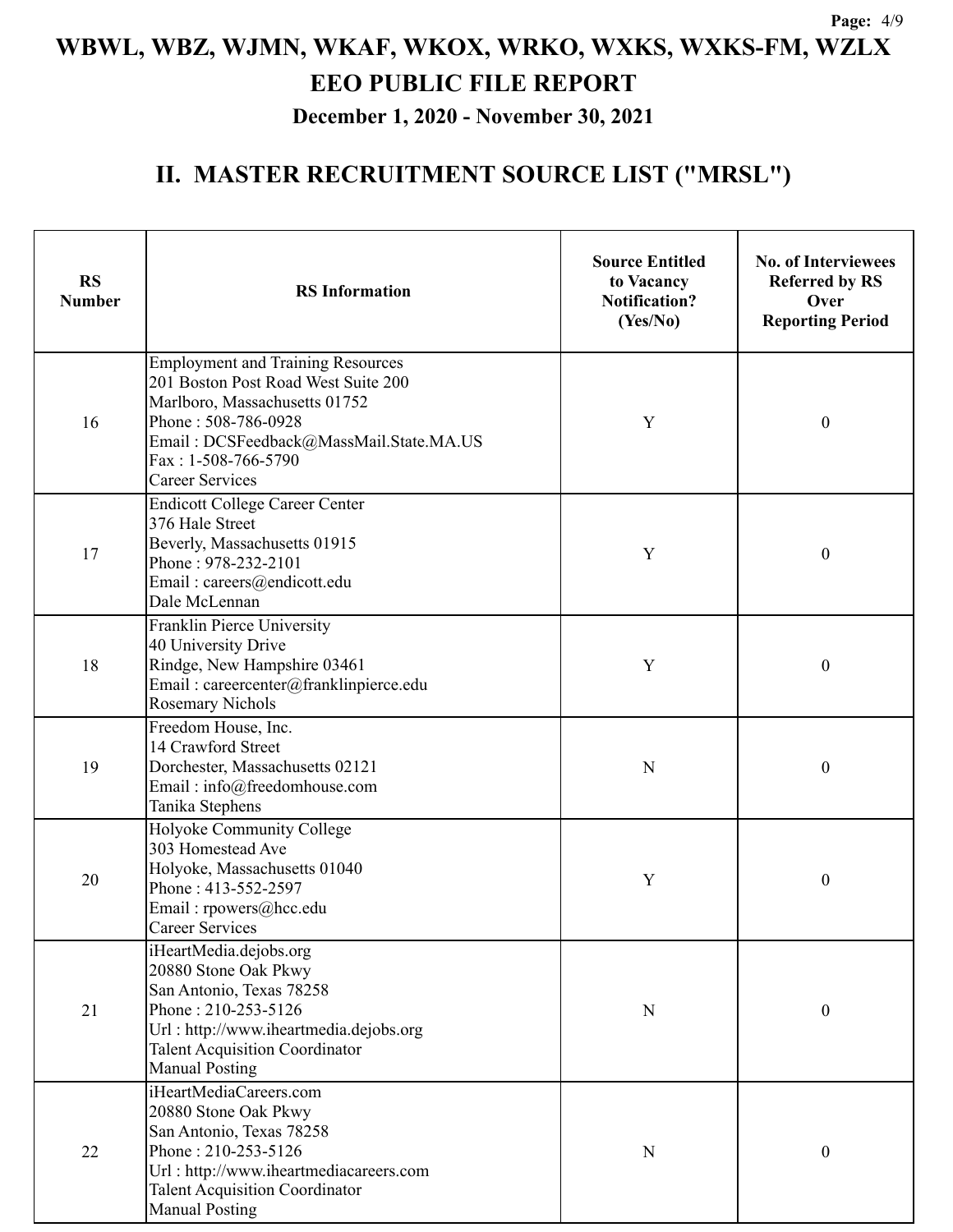**December 1, 2020 - November 30, 2021**

| <b>RS</b><br><b>Number</b>                                                                                                                  | <b>RS</b> Information                                                                                                                               | <b>Source Entitled</b><br>to Vacancy<br><b>Notification?</b><br>(Yes/No) | <b>No. of Interviewees</b><br><b>Referred by RS</b><br>Over<br><b>Reporting Period</b> |
|---------------------------------------------------------------------------------------------------------------------------------------------|-----------------------------------------------------------------------------------------------------------------------------------------------------|--------------------------------------------------------------------------|----------------------------------------------------------------------------------------|
| 23                                                                                                                                          | Indeed.com - Not directly contacted by SEU                                                                                                          | ${\bf N}$                                                                | $\mathbf{1}$                                                                           |
| 24                                                                                                                                          | Jobnet<br>210 South Street<br>Boston, Massachusetts 02111<br>Email: ralexander@detma.org<br>Fax: 1-617-338-2050<br>Rosemary Alexander               | Y                                                                        | $\boldsymbol{0}$                                                                       |
| 25                                                                                                                                          | Keene State College<br>229 Main Street<br>Keene, New Hampshire 03435<br>Email: aca@keene.edu<br><b>Career Services</b>                              | N                                                                        | $\boldsymbol{0}$                                                                       |
| Lasell College<br>1844 Commonwealth Ave.<br>Newton, Massachusetts 02466<br>26<br>Email: careerservices@lasell.edu<br><b>Career Services</b> |                                                                                                                                                     | N                                                                        | $\boldsymbol{0}$                                                                       |
| 27                                                                                                                                          | Lesley University<br>29 Everett Street<br>Cambridge, Massachusetts 02138<br><b>Career Services</b><br><b>Manual Posting</b>                         | N                                                                        |                                                                                        |
| 28                                                                                                                                          | LinkedIn - Not directly contacted by SEU                                                                                                            | ${\bf N}$                                                                | $\overline{\mathcal{A}}$                                                               |
| 29                                                                                                                                          | MA College of Liberal Arts<br>375 Church St.<br>North Adams, Massachusetts 01247<br>Email: career@mcla.edu<br>Career Services                       | $\mathbf N$                                                              | $\boldsymbol{0}$                                                                       |
| 30                                                                                                                                          | Mass Bay Community College<br>50 Oakland Street<br>Wellesley, Massachusetts 02481<br>Phone: 781-239-3142<br>Email: kbasch@massbay.edu<br>Kate Basch | $\mathbf Y$                                                              | $\boldsymbol{0}$                                                                       |
| 31                                                                                                                                          | <b>Mass Rehab Commission</b><br>230 Merrimack St<br>Lawrence, Massachusetts 01843<br>Email: Paula.Santagati@state.ma.us<br>Paula Santagati          | Y                                                                        | $\boldsymbol{0}$                                                                       |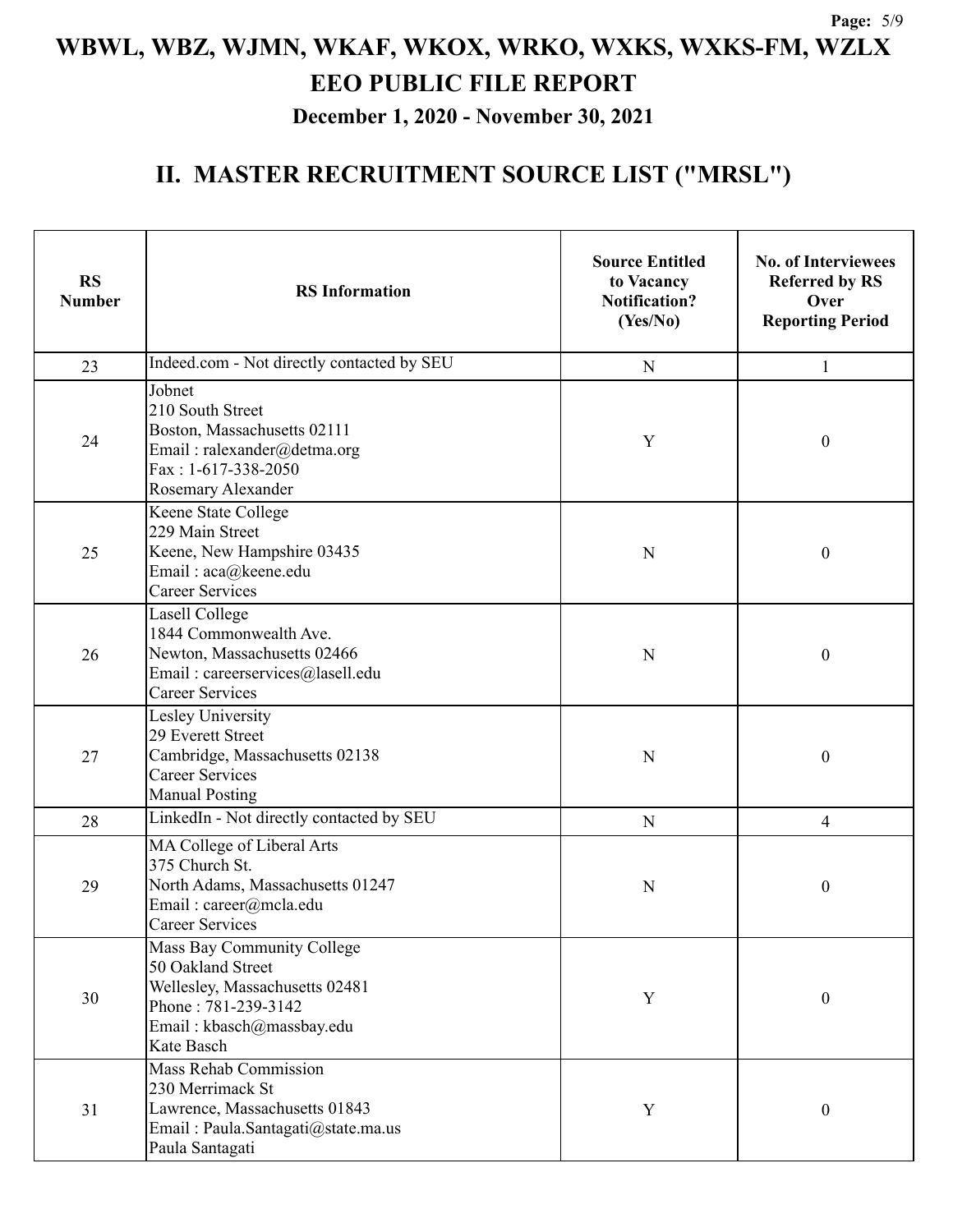**December 1, 2020 - November 30, 2021**

| <b>RS</b><br><b>Number</b>                                                                                                           | <b>RS</b> Information                                                                                                                                                                             | <b>Source Entitled</b><br>to Vacancy<br><b>Notification?</b><br>(Yes/No) | <b>No. of Interviewees</b><br><b>Referred by RS</b><br>Over<br><b>Reporting Period</b> |  |
|--------------------------------------------------------------------------------------------------------------------------------------|---------------------------------------------------------------------------------------------------------------------------------------------------------------------------------------------------|--------------------------------------------------------------------------|----------------------------------------------------------------------------------------|--|
| 32                                                                                                                                   | Massachusetts Broadcasters Association<br>P.O. Box 401 43 Riverside Avenue<br>Medford, Massachusetts 02155<br>Fax: 1-617-274-8833<br><b>Career Services</b>                                       | N                                                                        | $\boldsymbol{0}$                                                                       |  |
| 33                                                                                                                                   | <b>NAACP</b><br>330 Martin Luther King Blvd Mall of Roxbury<br>Boston, Massachusetts 02119<br>N<br>Email: info@bostonnaacp.org<br><b>Career Services</b>                                          |                                                                          | $\boldsymbol{0}$                                                                       |  |
| <b>NAB Career Center</b><br>1771 N. Street NW<br>Washington, District of Columbia<br>34<br>Email: hr@nab.org<br><b>Career Center</b> |                                                                                                                                                                                                   | N                                                                        | $\boldsymbol{0}$                                                                       |  |
| 35                                                                                                                                   | New Hampshire Association of Broadcasters<br>707 Chestnut Street<br>Manchester, New Hampshire 03104<br>Phone: 603.627-9600<br>Url: www.nhab.org<br>Email: info@nhab.org<br><b>Career Services</b> | N                                                                        | $\boldsymbol{0}$                                                                       |  |
| 36                                                                                                                                   | Progresso Latino, Inc.<br>626 Broad Street<br>Central Falls, Rhode Island 02863<br>Email: info@progresolatino.org<br>Fax: 1-401-724-5550<br>Mario Bueno                                           | Y                                                                        | $\boldsymbol{0}$                                                                       |  |
| 37                                                                                                                                   | RI Indian Council<br>807 Broad Street<br>Providence, Rhode Island 02903<br>Email: dwaldron@rhodeislandindiancouncil.org<br><b>Career Services</b>                                                 |                                                                          | $\boldsymbol{0}$                                                                       |  |
| 38                                                                                                                                   | Roxbury Community College<br>1234 Columbus Avenue<br>Roxbury, Massachusetts 02120<br>Email: careerservices@rcc.mass.edu<br><b>Career Services</b>                                                 | N                                                                        | $\boldsymbol{0}$                                                                       |  |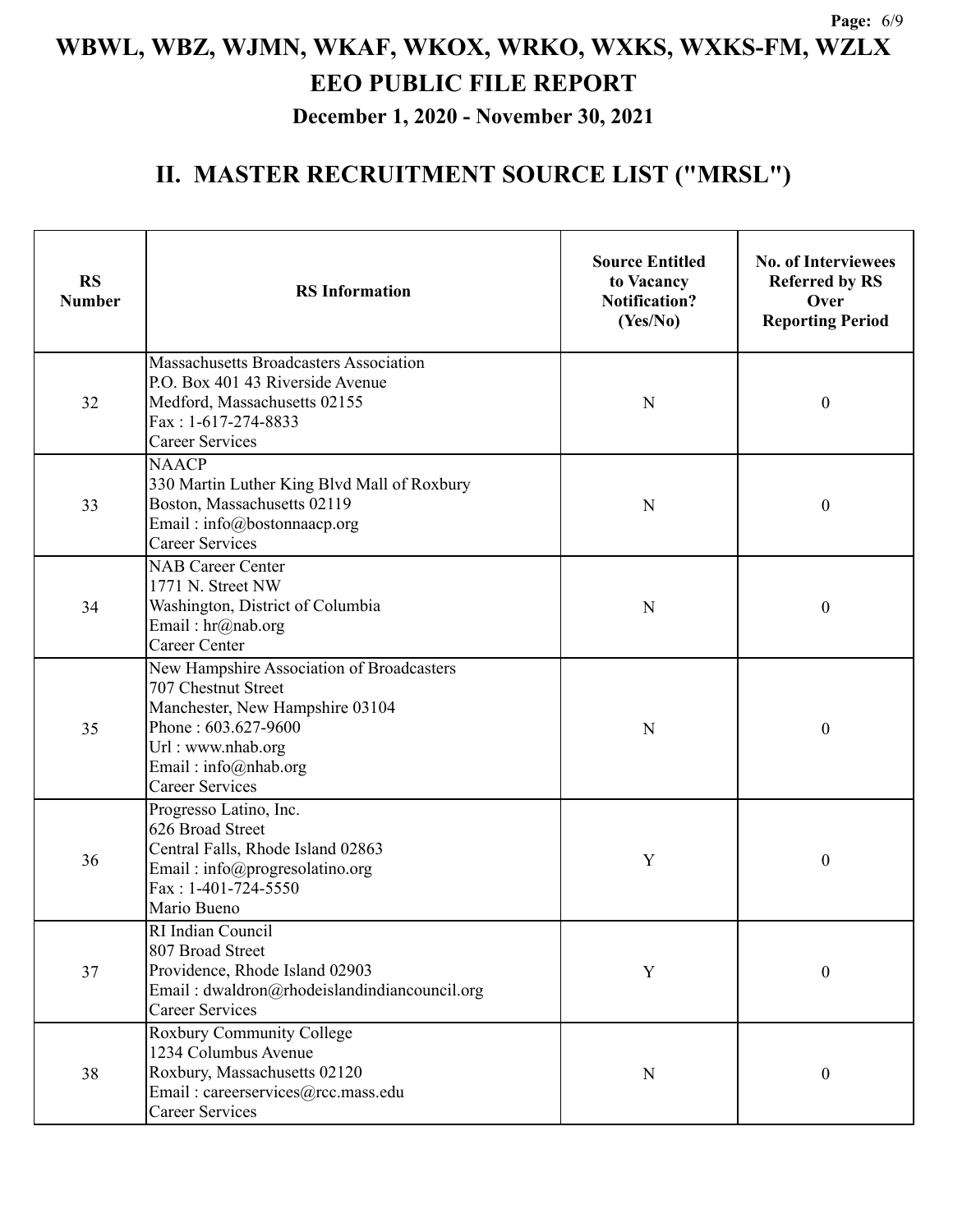**December 1, 2020 - November 30, 2021**

| <b>RS</b><br><b>Number</b> | <b>RS</b> Information                                                                                                                                                                                                        | <b>Source Entitled</b><br>to Vacancy<br><b>Notification?</b><br>(Yes/No) | <b>No. of Interviewees</b><br><b>Referred by RS</b><br>Over<br><b>Reporting Period</b> |
|----------------------------|------------------------------------------------------------------------------------------------------------------------------------------------------------------------------------------------------------------------------|--------------------------------------------------------------------------|----------------------------------------------------------------------------------------|
| 39                         | Salem State College<br>352 Lafayette St. ECC 105<br>Salem, Massachusetts 01970<br>Phone: 978-542-6406<br>Email: career@salemstate.edu<br>Lisa Morency                                                                        | Y                                                                        | $\boldsymbol{0}$                                                                       |
| 40                         | Smith College<br>84 Elm Street<br>Northampton, Massachusetts 01063<br>Phone: 413-585-4328<br>Email: recruiting@smith.edu<br>Brenda Jameson                                                                                   | Y                                                                        | $\boldsymbol{0}$                                                                       |
| 41                         | Society of Broadcast Engineers (SBE) Inc.<br>9102 North Meridian Street Suite 150<br>Indianapolis, Indiana 46260<br>Email: kjones@sbe.org<br><b>Career Services</b>                                                          | N                                                                        | $\boldsymbol{0}$                                                                       |
| 42                         | Station Website Posting (navigation link to corporate<br>careers website)                                                                                                                                                    | $\mathbf N$                                                              | 1                                                                                      |
| 43                         | Suffolk University<br>8 Ashburton Place<br>Boston, Massachusetts 02108<br>Phone: 617-573-8480<br>Email: careers@suffolk.edu<br>Terry Wells                                                                                   | Y                                                                        | $\boldsymbol{0}$                                                                       |
| 44                         | The Career Institute of American International College<br>10 State Street<br>Woburn, Massachusetts 01801<br>Phone: 781-939-0607<br>Email : jennifer.currie@aic.edu<br><b>Career Services</b><br>Prong 2 Ended Date: 8/2/2021 | N                                                                        | $\boldsymbol{0}$                                                                       |
| 45                         | The Work Place<br>29 Winter Street<br>Boston, Massachusetts 02108<br>Email: feedback@theworkplace.org<br>Fax: 1-617-428-0380<br>Career Services                                                                              | N                                                                        | $\boldsymbol{0}$                                                                       |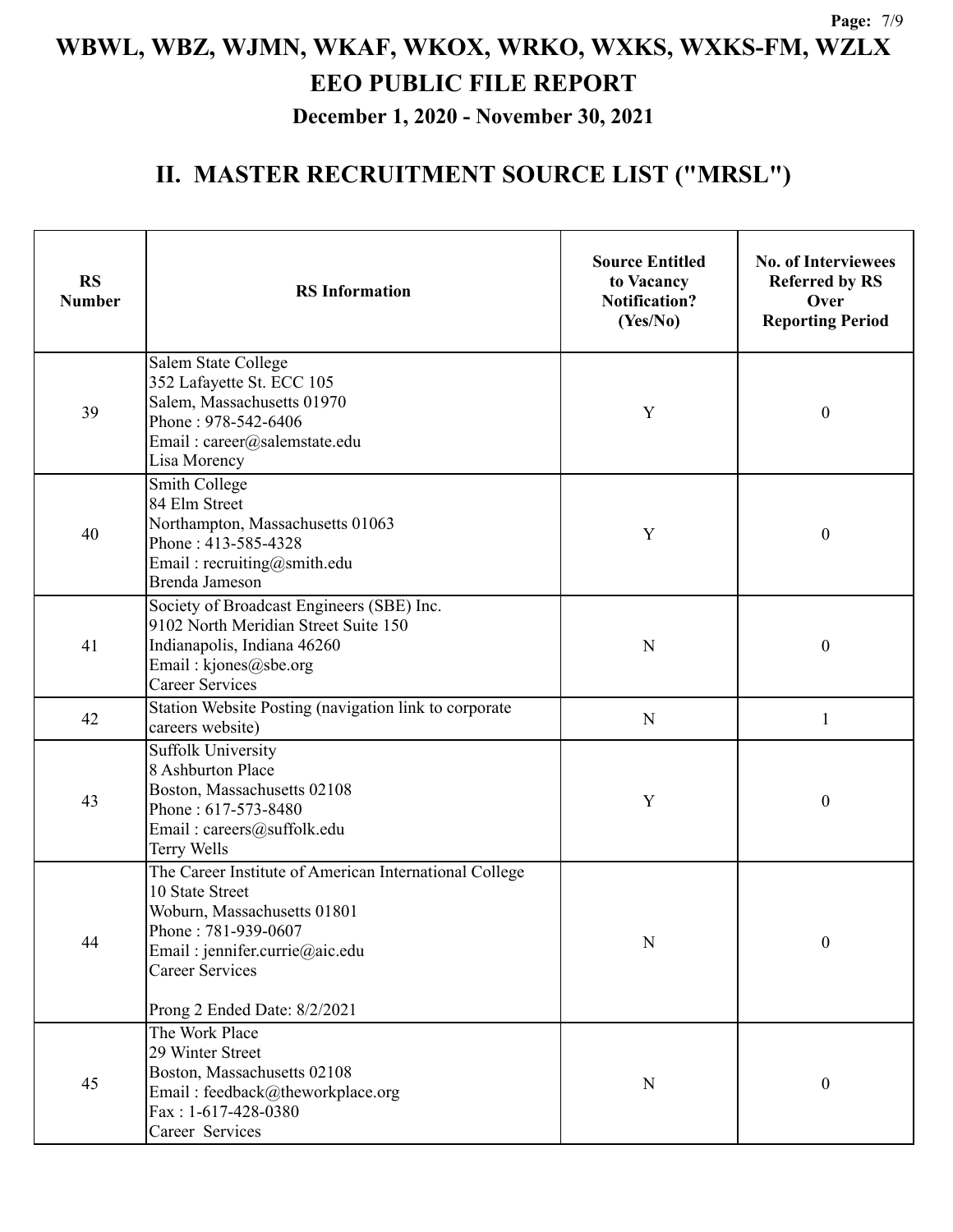**December 1, 2020 - November 30, 2021**

| <b>RS</b><br><b>Number</b>                     | <b>RS</b> Information                                                                                                                                                                                        | <b>Source Entitled</b><br>to Vacancy<br><b>Notification?</b><br>(Yes/No) | <b>No. of Interviewees</b><br><b>Referred by RS</b><br>Over<br><b>Reporting Period</b> |
|------------------------------------------------|--------------------------------------------------------------------------------------------------------------------------------------------------------------------------------------------------------------|--------------------------------------------------------------------------|----------------------------------------------------------------------------------------|
| 46                                             | Triangle, Inc.<br>420 Pearl Street<br>Malden, Massachusetts 02148<br>Phone: 781-388-4320<br>Fax: 1-781-322-0410<br>Debbie Muldoon                                                                            | Y                                                                        | $\boldsymbol{0}$                                                                       |
| 47                                             | U-Mass Darmouth Student Employment Office<br>285 Old Westport Road Rm 106<br>North Dartmouth, Massachusetts 02747<br>Email: cdcinfo@umassd.edu<br>Gail Berman                                                | N                                                                        | $\boldsymbol{0}$                                                                       |
| 48                                             | University of Maine<br>Dept. of Communications and Journalism<br>Orono, Maine 04469<br>Email: umainecareercenter@maine.edu<br><b>Career Services</b>                                                         | N                                                                        | $\boldsymbol{0}$                                                                       |
| 49                                             | Unknown (source not adequately identified upon inquiry<br>by SEU)                                                                                                                                            | N                                                                        | 3                                                                                      |
| 50                                             | Wentworth Institute of Technology<br>550 Huntington Avenue<br>Boston, Massachusetts 02115<br>Email: careerservices@wit.edu<br><b>Career Services</b>                                                         | N                                                                        | $\boldsymbol{0}$                                                                       |
| 51                                             | www.mediagignow.com<br>300 South Riverside Plaza Suite 800<br>Chicago, Illinois 60606<br>Phone: 336-553-0620<br>Url: http://www.mediagignow.com<br>Email: customerservice@mediagignow.com<br>MediaGigNow.com | N                                                                        | $\boldsymbol{0}$                                                                       |
| <b>TOTAL INTERVIEWS OVER REPORTING PERIOD:</b> |                                                                                                                                                                                                              |                                                                          | 11                                                                                     |